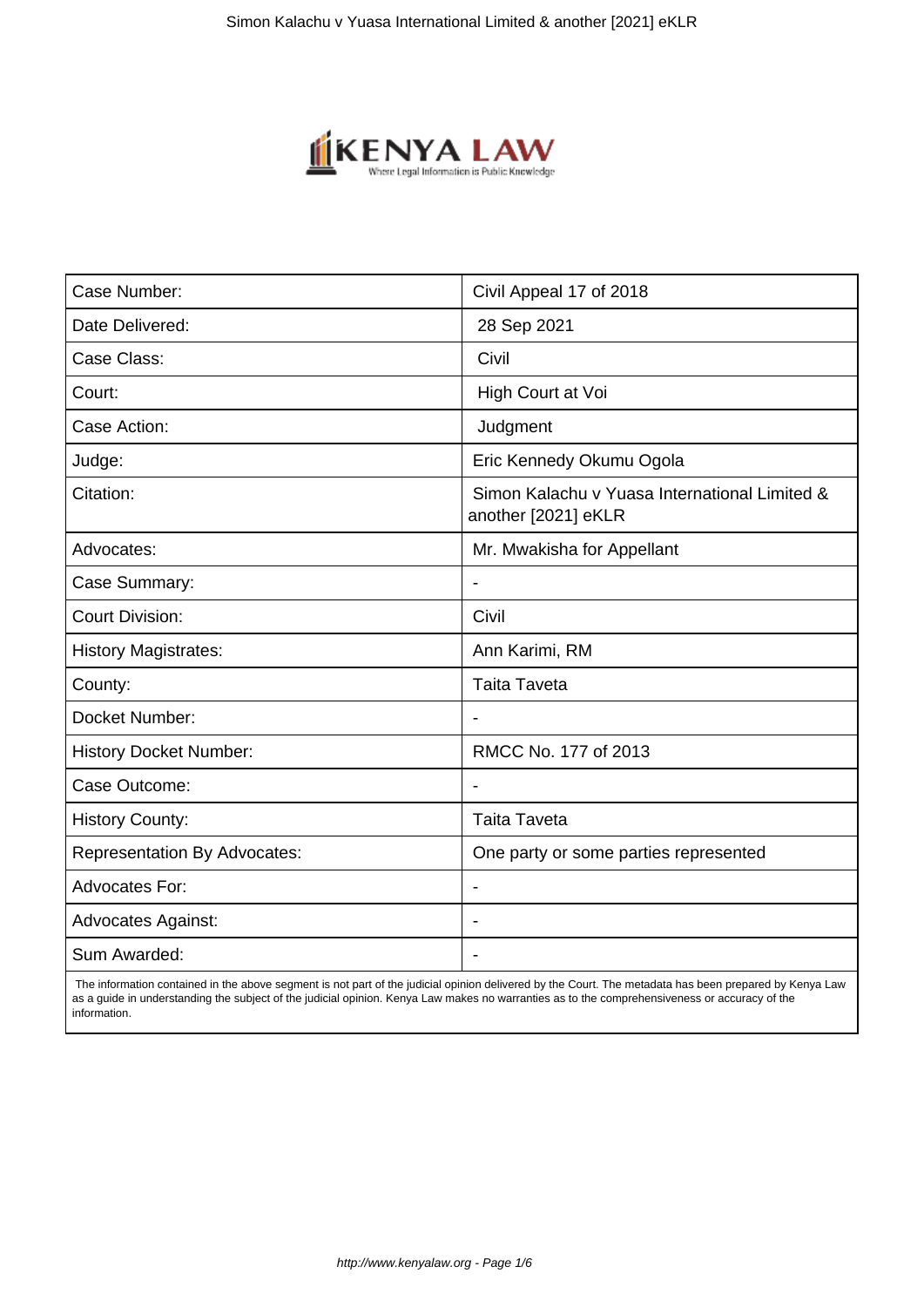## **REPUBLIC OF KENYA**

### **IN THE HIGH COURT OF KENYA**

# **AT VOI**

#### **CIVIL APPEAL NO. 17 OF 2018**

*(Being an appeal from the decision of the Hon. Ann Karimi, RM dated 29/8/2018 in Voi RMCC No. 177 of 2013)*

**SIMON KALACHU..........................................................................................................APPELLANT**

### **VERSUS**

#### **1. YUASA INTERNATIONAL LIMITED**

**2. NASIM ANWAR JUMAAN........................................................................RESPONDENTS**

#### **JUDGMENT**

1. The appeal herein arises from the ruling of Hon Karimi RM delivered on 29/8/2018 in Voi RMCC 177 of 2013, wherein the learned magistrate dismissed the Appellant's application seeking re-issuing and/or extension of summons to enter appearance against the  $2<sup>nd</sup>$  defendant.

2. Being aggrieved by the dismissal, the Appellant filed a Memorandum of aAppeal dated 25/09/2018 in which she raised the following grounds:

*a) That the learned magistrate in her interpretation of the provisions of Order 5 rule 2(2) relating to the court power to extend or renew or renew summons and thereby exercised her discretion wrongly.*

*b) That the learned magistrate erred in holding herself bound by previous decisions of the Superior Courts in interpreting her jurisdiction to extend or renew summons to enter appearance without considering that the said decisions were arrived at per incuriam insofar as they were made without adverting to the clear provisions of section 59 of the Interpretation and General Provisions Act, Cap. 2 and thereby dismissed the appellant's application to extend and/or renew summons in respect of the enjoined 2nd defendant.*

*c) That the learned magistrate exercised her discretion erroneously in dismissing the entire suit when the suit against the 1st defendant was still "alive" and the NTSC proper upon which such dismissal would lie was not before her consideration.*

*d) That notwithstanding her finding in respect of the application for leave to extend or renew summons against the 2nd defendant the magistrate erred in proceeding to dismiss the entire suit for want of prosecution when the NTSC was not substantively before her when she had the application dated 9th August, 2018. In effect then, the plaintiff was denied a hearing on the NTSC.*

3. The Appeal was canvassed by way of written submissions. The Appellant's submissions were filed on 22/11/2019, while the Respondent's submissions were filed on 11/03/2021.

4. **Mr. Mwakisha** learned counsel for the Appellant cited the provision of Section 59 of the Interpretation and General Provision Act and stated that an Application to extend time may be made notwithstanding that the period sought to be extended has lapsed. Further, counsel submitted that under Order 50 rule 6, where a limited time has been fixed for doing any act or taking any proceedings, the Court has power to enlarge such time upon such terms (if any) as justice may require. Counsel also submitted that the trial Court erred in dismissing the suit for non-prosecution when the suit against the 1<sup>st</sup> Defendant could stand on its own.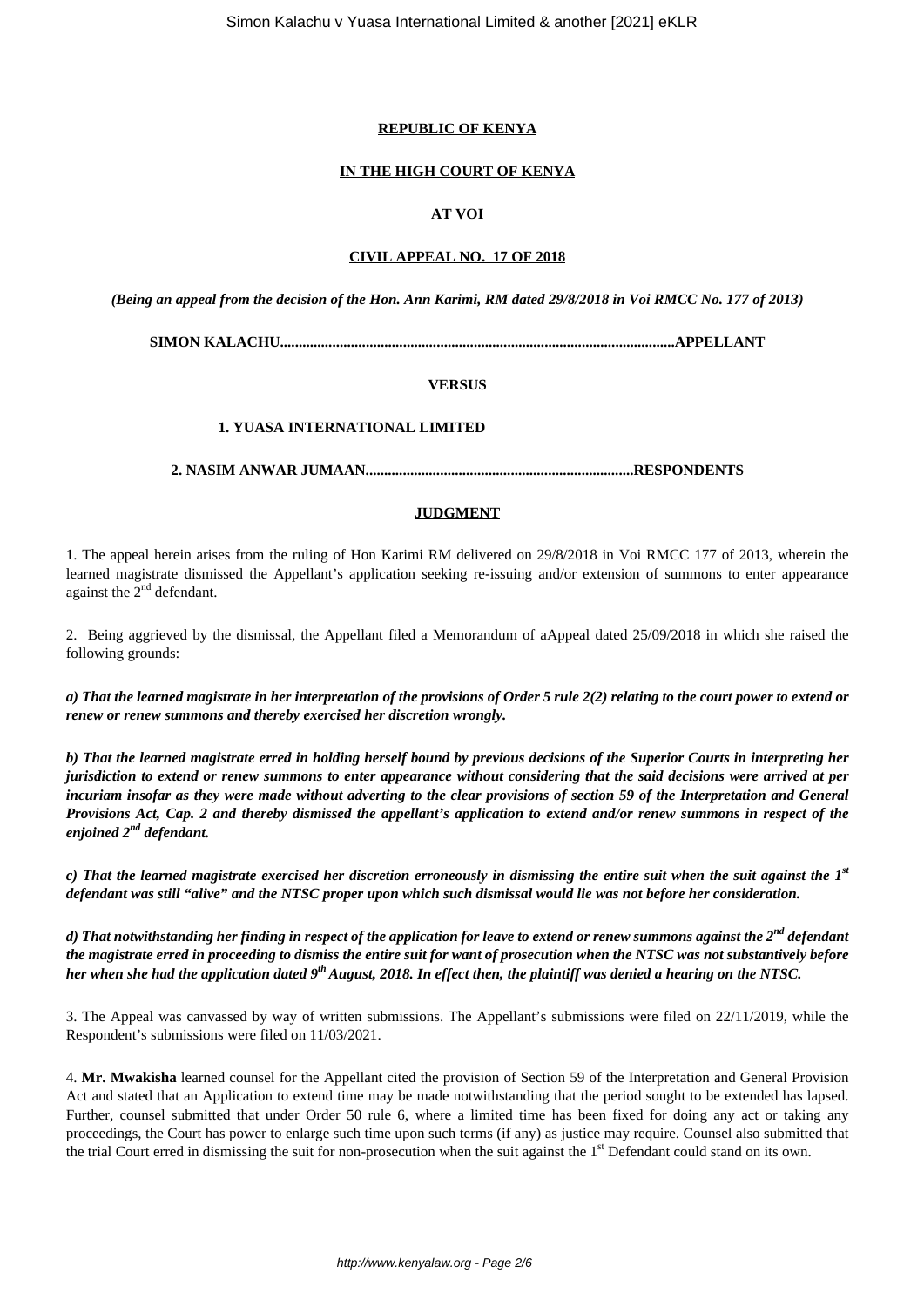5. **Mr. Mutoka** learned counsel for the Respondent submitted that there was no attempt by the Appellant to seek leave of Court to serve the 2<sup>nd</sup> Defendant via substituted service before the lapse of the subject summons. Therefore, the trial Court's discretion could not be exercised in favour of the Appellant.

6. **Mr. Mutoka** further submitted that there is no automatic right of Appeal as against the orders made under the provisions of Order 5 of the Civil Procedure Rules. Counsel cited the provisions of Section 75(1) (h) of the Civil Procedure Act read together with the provision of Order 43 Rule 1(1) of the Procedure Rules and submitted that this Court lacks jurisdiction to entertain the present Appeal.

### **The Determination**

7. I have given due consideration to the appeal as well as the submissions and find the following issues necessary for determination:

### *a) Whether this Court has jurisdiction to entertain the instant Appeal.*

*b) Whether the trial Court erred is dismissing the Appellant Application for re-issue and/or extension of summon.*

### **(a) Whether this Court has jurisdiction to entertain the instant Appeal**

8. This Court has the jurisdiction to hear and determine appeals from tribunals, subordinate courts, or bodies as prescribed by Article 165 of the Constitution and other Acts of Parliament. Nonetheless a party who desires to file an appeal to this court has a duty to demonstrate under what law that right to be heard on an appeal is conferred or if not, such a party should show that leave has been granted by the court that made the order which is impugned to lodge the appeal before the court. The Respondent argues that there is no automatic appeal against Orders made under any provision of Order 5 of the Civil Procedure Rules. The Appellant on the other hand has not made any submission in response to the argument by the Respondent herein.

9. The general rule is that every decree may be appealed from unless barred by some law. However, an appeal does not automatically lie against every order. Leave to appeal will normally be granted where prima facie it appears that there are grounds, which merit judicial consideration. However, Section 75 of the Civil Procedure Act on Orders from which Appeals lie stipulates:

# **"(1) An appeal shall be as of right from the following orders and shall also lie from any other order with leave of the Court making such Order of the Court to which an appeal would lie if leave were granted:**

#### **(a) An order superseding an arbitration where the award has not been completed within the period allowed by the Court.**

- **(b) An order on an award stated in the form of a special case.**
- **(c) An Order modifying or correcting an Award**
- **(d) An order staying or refusing to stay a suit where there is an agreement to refer to arbitration**
- **(e) An order filing or refusing to file an award in an arbitration without the intervention of the court**
- **(f) An order under section 64 of the Act**

**(g) An order under any of the provisions of this Act imposing a fine or directing the arrest or detention in prison of any person except where the arrest or detention is in execution of a decree**

- **(h) Any order made under these rules from which an appeal is expressly allowed by rules**
- **(2) No appeal shall lie from any order passed in appeal under this section."**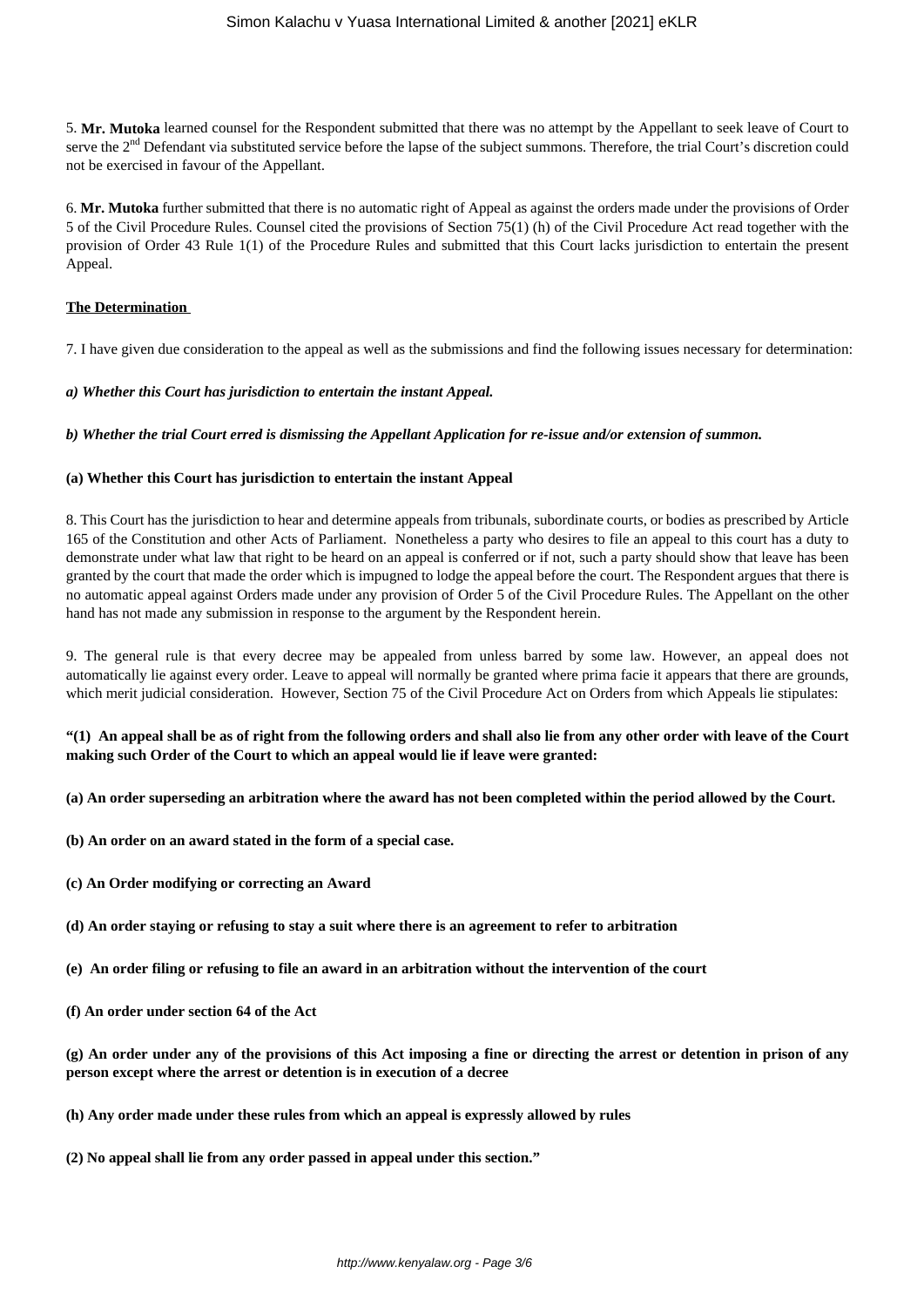10. On the other hand, Order 43 of the Civil Procedure Rules gives a long list of orders from which an appeal lies from as of right. It therefore follows that if one wishes to appeal on an order that is not on the list under Order 43 of the Civil Procedure Rules, one must seek leave of court that made that very Order. The said Order 43 is the procedural Order for Section 75 of the Civil Procedure Act. It provides: "Appeals from Orders:"

#### **1.** *(1) An appeal shall lie as of right from the following Orders and rules under the provisions of section 75 (1) (h) of the Act—*

- *(a) Order 1 (parties to suits);*
- *(b) Order 2 (pleadings generally);*
- *(c) Order 3 (frame and institution of suit);*
- *(d) Order 4, rule 9 (return of plaint);*
- *(e) Order 7, rule 12 (exclusion of counterclaim);*
- *(f) Order 8 (amendment of pleadings);*
- *(g) Order 10, rule 11 (setting aside judgment in default of appearance).*
- *(h) Order 12, rule 7 (setting aside judgment or dismissal for non-attendance);*
- *(i) Order 15, rules 10, 12 and 18 (sanctions against witnesses and parties in certain cases);*
- *(j) Order 19 (affidavits);*
- *(k) Order 22, rules 25, 57, 61(3) and 73 (orders in execution);*
- *(l) Order 23, rule 7 (trial of claim of third person in attachment of debts);*
- *(m) Order 24, rules 5, 6 and 7 (legal representatives);*
- *(n) Order 25, rule 5 (compromise of a suit);*
- *(o) Order 26, rules 1 and 5(2) (security for costs);*
- *(p) Order 27, rules 3 and 10 (payment into court and tender);*
- *(q) Order 28, rule 4 (orders in proceedings against the Government);*
- *(r) Order 34 (interpleader);*
- *(s) Order 36, rules 5, 7 and 10 (summary procedure);*
- *(t) Order 39, rules 2, 4 and 6 (furnishing security);*
- *(u) Order 40, rules 1, 2, 3, 7 and 11 (temporary injunctions);*
- *(v) Order 41, rules 1 and 4 (receivers);*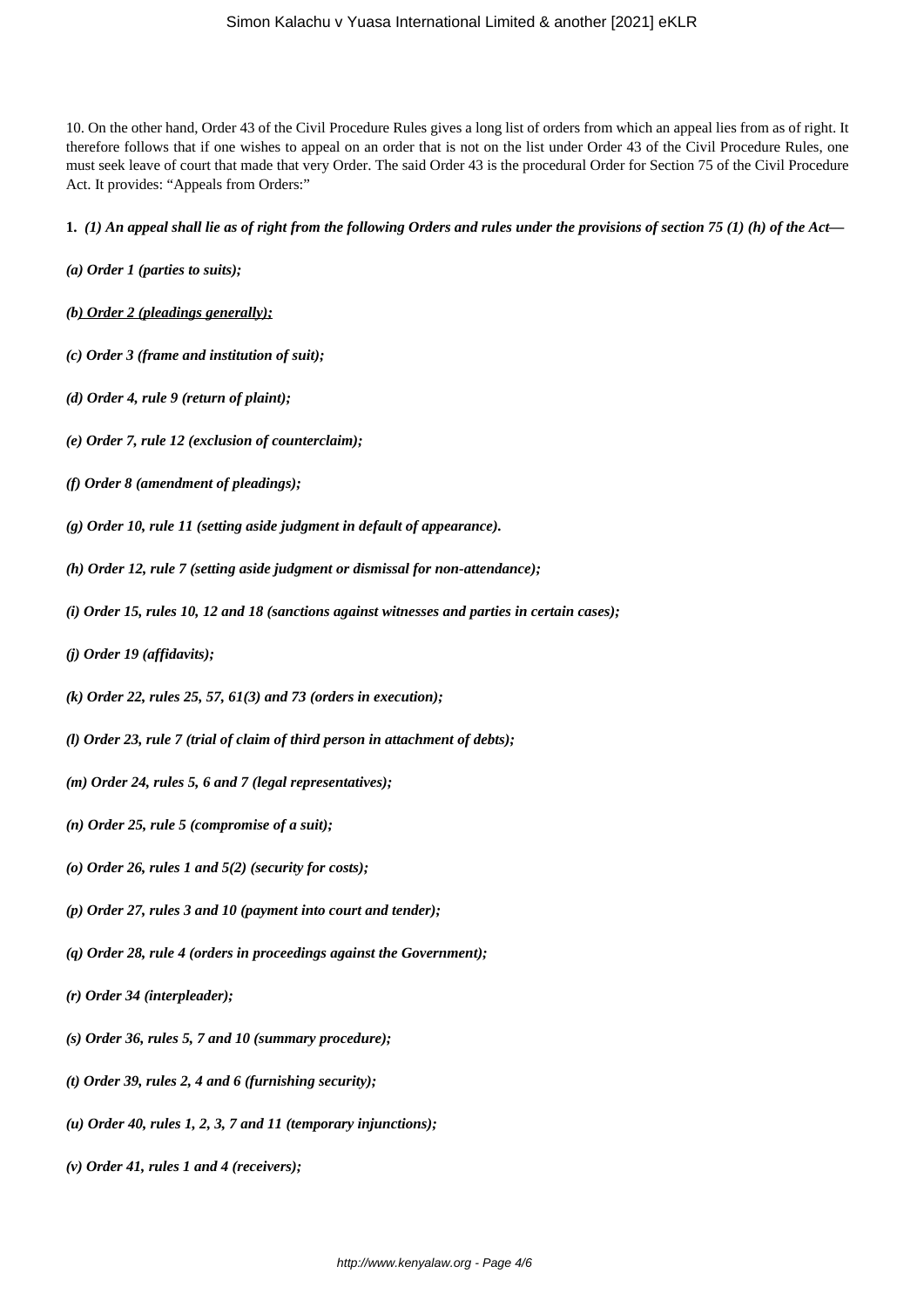*(w) Order 42, rules 3, 14, 21, 23 and 35 (appeals);*

- *(x) Order 45, rule 3 (application for review);*
- *(y) Order 50, rule 6 (enlargement of time);*
- *(z) Order 52, rules 4, 5, 6 and 7 (advocates);*

*(aa) Order 53 (judicial review orders).*

*a. An appeal shall lie with the leave of the court from any other order made under these Rules."*

*(3) An application for leave to appeal under section 75 of the Act shall in the first instance be made to the court making the order sought to be appealed from, either orally at the time when the order is made, or within fourteen days from the date of such order.*

*(4) Save where otherwise expressly provided in this rule, "order" includes both an order granting the relief applied for and an order refusing such relief.*

11. I have carefully examined the ruling by the trial court. It is noteworthy that the suit before the trial Court was dismissed in accordance to Order 5 and 17 Rule 2. I have also carefully examined Section 75 of the Civil Procedure Act and Order 43 of the Civil Procedure Rules, and I find no provision that confers upon the Appellant the **"right of appeal"**. The record does not show leave to appeal was sought or obtained after the impugned Ruling and before filing of this appeal and this application.

12. It is evident that leave from the trial Court in this case is mandatory as it confers this court with the jurisdiction to hear the instant appeal. Jurisdictional issues are not matters that fall in the category of procedural technicalities. They go to the root of the matter for without jurisdiction, this court or any other court would do no one more thing than down its tools. **(See Owners of Motor Vessels "Lilian S") (supra).**

13. The Court of Appeal in **CA Nairobi 86 of 2015 Peter Nyaga Murake v Joseph Mutunga,** while dealing with failure to seek leave to appeal from an order stated:

*"without leave of the High Court, the applicant was not entitled to give Notice of Appeal where, as in this case, leave to appeal is necessary by dint of Section 75 of the Civil Procedure Act and Order 43 of the Civil Procedure Rules, the procurement of leave to appeal is sine qua non to the lodging of the Notice of Appeal. Without leave, there can be no valid Notice of Appeal and without a valid Notice of Appeal, the jurisdiction of this court is not properly invoked. In short, an application for stay in an intended appeal against an order which is appealable only with leave which has not been sought and obtained is dead in the water".*

14. Having found that this court's jurisdiction was not properly invoked, I find that it would be an exercise in futility to delve into the issue of whether or not this Appeal is merited.

15. The upshot of the foregoing observations is that I find no merit in the appeal. The same is struck out with no orders as to costs.

It is so ordered.

**Dated, Signed and Delivered at Mombasa this 28th day of July, 2021.** 

# **E. K. OGOLA**

# **JUDGE**

Judgment delivered via MS Teams in the presence of: